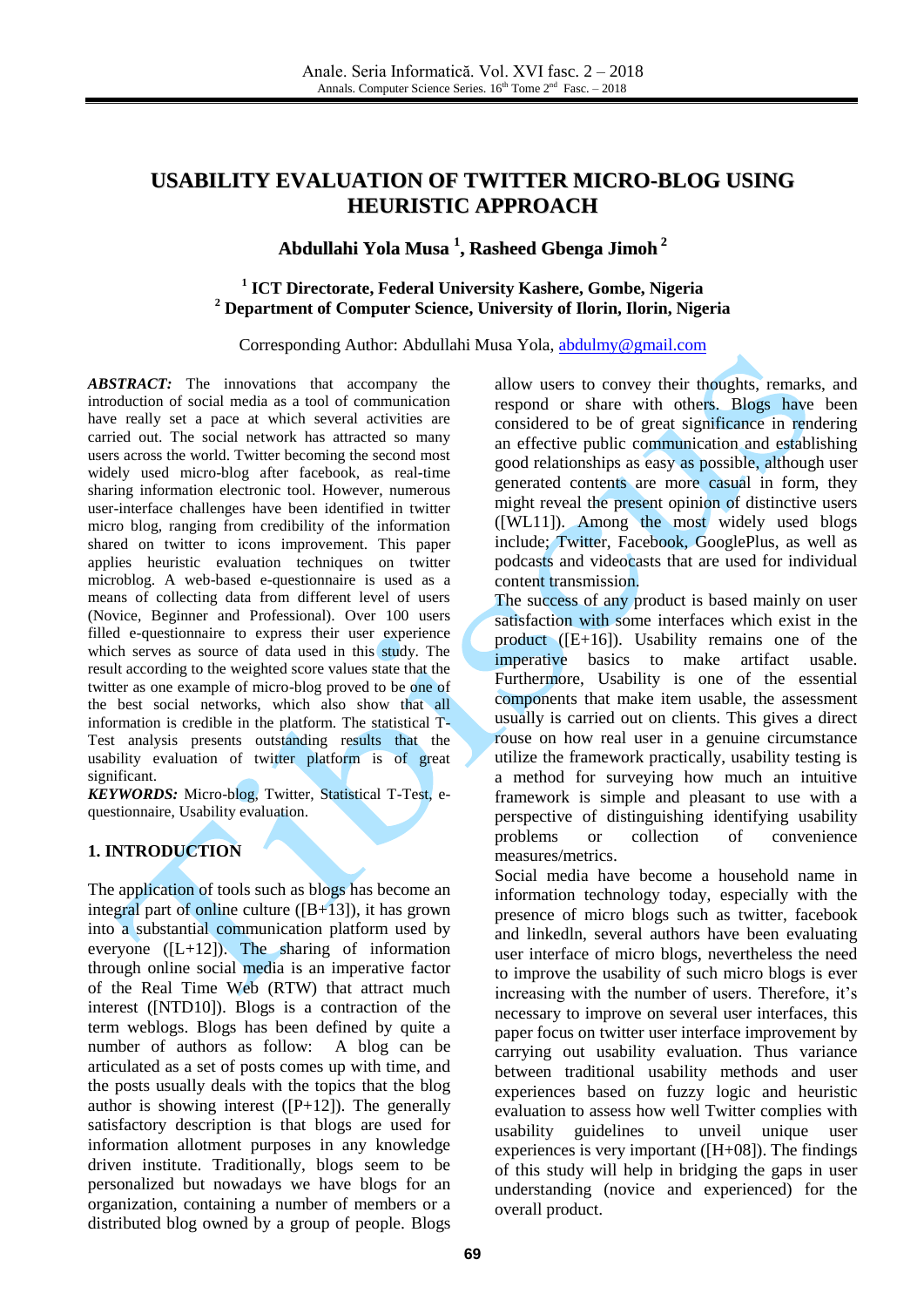# **2. RELATED WORK**

([ZC17]) in their study uses a compressive evaluation for product by combining the analytic hierarchy process (AHP) and fuzzy evaluation methods for synthesizing performance data and subjective response of the data. The result of the study shows that combination of summative usability testing data is achieved, through average percentage and weighted percentage. Therefore, the study illustrated that using fuzzy evaluation techniques in usability is very important, this leads to the why micro blogs usability needs to be evaluated.

([A+15]) used smartphone application to improve characteristics of usability, that the extent to which a product can be used to achieve specific goal with the effectiveness, efficiency and satisfaction in content of use. The study focus was on elderly people using Morae tool to evaluate the usability of twitter application on the Android platform, while the Morae tool recorded the user behaviour via the Mobizen software and questions were answered in software usability scale (SUS), the result of the study mentioned not only satisfaction in design but also retaining existing users.

([M+13b]) used an ensemble of statistical and heuristic classifiers to predict Twitter users' home locations in the study. Where examine automatic summarization evaluation metrics for the task of micro blog summarization. The study identifies in formativeness and readability as the key aspect that a good micro blog evaluation metric needs.

([M+13a]) in a related development, applied automated analysis and visualization techniques to produce a high level overview of a twitter, using statistical topic modeling for discovering the topic in a collection of document, using binned topic model was the highlight of the study, where a state application of statistical topic modeling was unfolded with a deeper understanding. Cosine similarity metrics was employed for comparative comparison. Several datasets were tested including real time event which made it relatively important to the study a web-based.

([DGR12]) carried out a fuzzy logic approach to quantify usability of MS word 2003 to evaluate the product in which a crisp value was calculated by the deffuzzification process, in the study five attributes were considered which include effectiveness, efficiency, satisfaction, comprehensibility and safety to weight and rate the results, thereby comprising of the values of the usability obtained which product is more suitable to users. This produced the attributes chosen for usability evaluation of micro blogs.

# **3. METHODOLOGY**

The usability evaluation of twitter was carried out using the following process. The e-questionnaire designed to capture response from twitter users based on the combination of five attributes out of the Nielsen's attributes of usability. These attributes include; Learnability (Ease of learning), Efficiency of use, Memorability, Errors (accuracy) and Subjective satisfaction. The e-questionnaire includes the following questions:

- Twitter Social Network is the best available social network
- Creating a Twitter Account is simple to be performed.
- Getting use to a twitter interfaces is a pleasant task.
- All features are useful in twitter social microblog.
- The social media has all functions and capability expected to have.
- The organization of information on the platform is clear and informative.
- Knowing appropriate message is important to twitter platform.
- The platform gives error messages that clearly tell how to fix problems.
- Errors encounter when using this social network is easy to solve.
- All interaction among users difficult in this social network?
- All twitter's tools such as Twitterific and Tweet Deck work always?
- Handling tweet controls are easy task.
- Using the right column layout is essential for all twitter users?
- All information in this social network platform is credible?
- Twitter platform have become a haven for spam and junk.
- All icons (Reply and Retweet) appearing very small and blurred for users?
- Data control is more restricted from public view as compared to other social networks like Facebook and Linkedln

### **3.2 Structure of Database**

The administrator database structure of the proposed usability evaluation is shown in Table 1. The structure for all questions used is discussed in Table 2.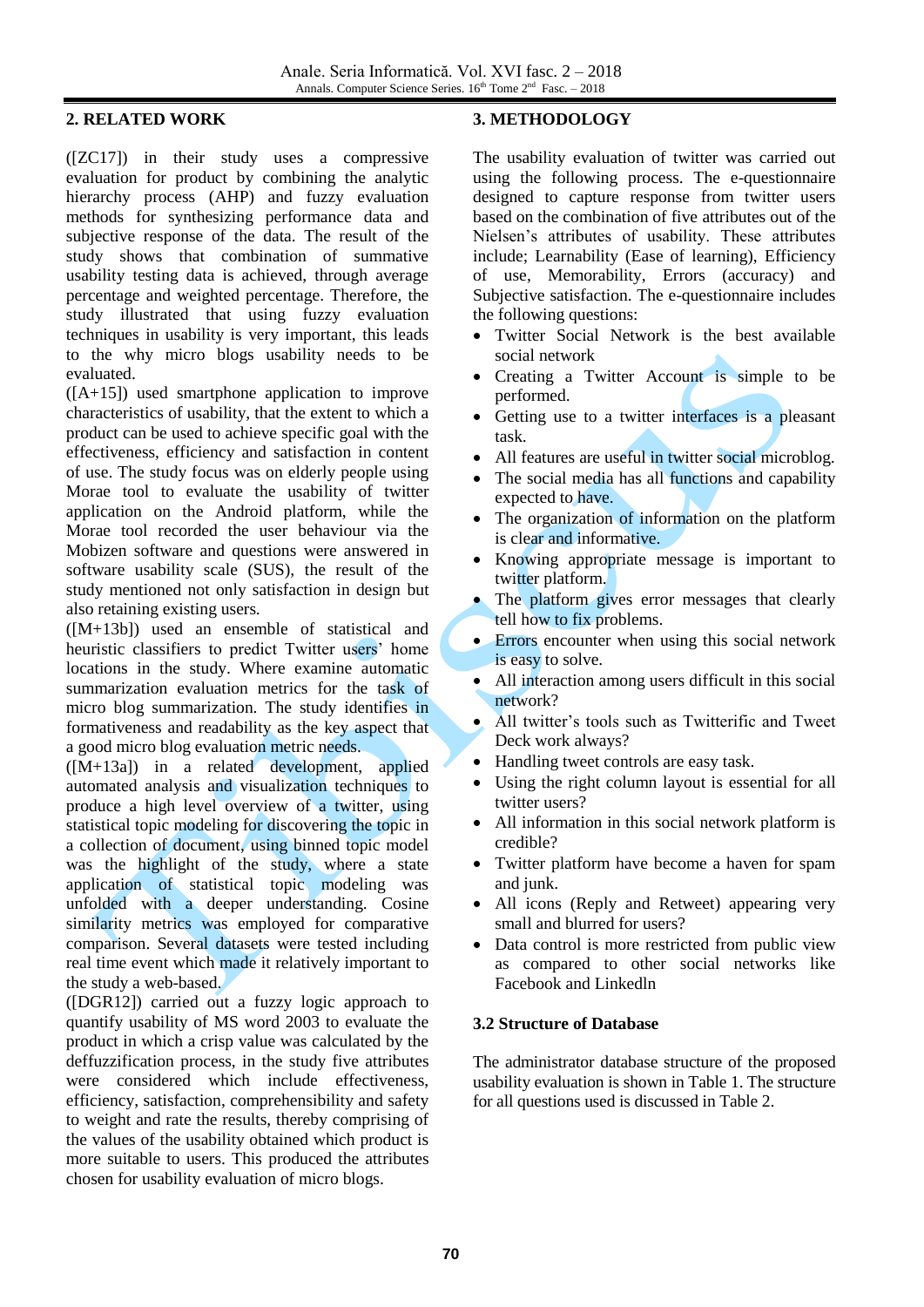#### Anale. Seria Informatică. Vol. XVI fasc. 2 – 2018 Annals. Computer Science Series.  $16<sup>th</sup>$  Tome  $2<sup>nd</sup>$  Fasc.  $-2018$

### **Table 1: Admin Table Structure**

| Column | Type                  | Null | Default | <b>Comments</b> | <b>MIME</b> |
|--------|-----------------------|------|---------|-----------------|-------------|
| id     | int(11)               | No   |         |                 |             |
| luser  | varchar(20)           | No   |         |                 |             |
| pass   | $\text{vardenar}(20)$ | No   |         |                 |             |

## **Table 2: Questionnaire database Table Structure**

| Column                                                                                                              | <b>Type</b>           | <b>Null</b>            | <b>Default</b> | <b>Comments</b> | <b>MIME</b> |
|---------------------------------------------------------------------------------------------------------------------|-----------------------|------------------------|----------------|-----------------|-------------|
| id                                                                                                                  | int(11)               | $\mathbf{No}$          |                |                 |             |
| name                                                                                                                | $\text{varchar}(100)$ | $\mathbf{N}\mathbf{o}$ |                |                 |             |
| email                                                                                                               | $\text{varchar}(100)$ | ${\rm No}$             |                |                 |             |
| q1                                                                                                                  | int(11)               | No                     |                |                 |             |
| q <sup>2</sup>                                                                                                      | int(11)               | No                     |                |                 |             |
| $\frac{q^3}{}$                                                                                                      | int(11)               | ${\rm No}$             |                |                 |             |
| q <sup>4</sup>                                                                                                      | int(11)               | ${\rm No}$             |                |                 |             |
| $\frac{q5}{2}$                                                                                                      | int(11)               | ${\rm No}$             |                |                 |             |
| q6                                                                                                                  | int(11)               | $\mathbf{N}\mathbf{o}$ |                |                 |             |
| q7                                                                                                                  | int(11)               | $\mathbf{No}$          |                |                 |             |
| q8                                                                                                                  | int(11)               | $\rm No$               |                |                 |             |
| $\frac{q9}{2}$                                                                                                      | int(11)               | ${\rm No}$             |                |                 |             |
| q10                                                                                                                 | int(11)               | $\mathbf{N}\mathbf{o}$ |                |                 |             |
|                                                                                                                     | int(11)               | $\mathbf{N}\mathbf{o}$ |                |                 |             |
|                                                                                                                     | int(11)               | $\rm No$               |                |                 |             |
| $\begin{array}{r} \n \text{q11} \\ \hline\n \text{q12} \\ \hline\n \text{q13} \\ \hline\n \text{q14}\n \end{array}$ | int(11)               | ${\rm No}$             |                |                 |             |
|                                                                                                                     | int(11)               | No                     |                |                 |             |

# **Table 3: Questionnaire Sample**

| Question       | Question                                                                                   |
|----------------|--------------------------------------------------------------------------------------------|
| Number         |                                                                                            |
| Q1             | Twitter Social Network is the best available social network                                |
| Q2             | Creating a Twitter Account is simple to be performed                                       |
| Q <sub>3</sub> | Getting use to a twitter interfaces is a pleasant task                                     |
| Q4             | All features are useful in twitter social micro blog                                       |
| Q <sub>5</sub> | The social media has all functions and capability expected to have                         |
| Q <sub>6</sub> | The organization of information on the platform is clear and informative                   |
| Q7             | Knowing appropriate message is important to twitter platform                               |
| Q <sub>8</sub> | The platform gives error messages that clearly tell how to fix problems                    |
| Q <sub>9</sub> | Errors encounter when using this social network is easy to solve                           |
| Q10            | All interaction among users difficult in this social network?                              |
| Q11            | All twitter's tools such as Twitterific and Tweet Deck work always?                        |
| Q12            | Handling tweet controls are easy task                                                      |
| Q13            | Using the right column layout is essential for all twitter users?                          |
| Q14            | All information in this social network platform is credible?                               |
| Q15            | Twitter platform have become a haven for spam and junk                                     |
| Q16            | All icons (Reply and Retweet) appearing very small and blurred for users?                  |
| Q17            | Data control is more restricted from public view as compared to other social networks like |
|                | Facebook and Linkedln                                                                      |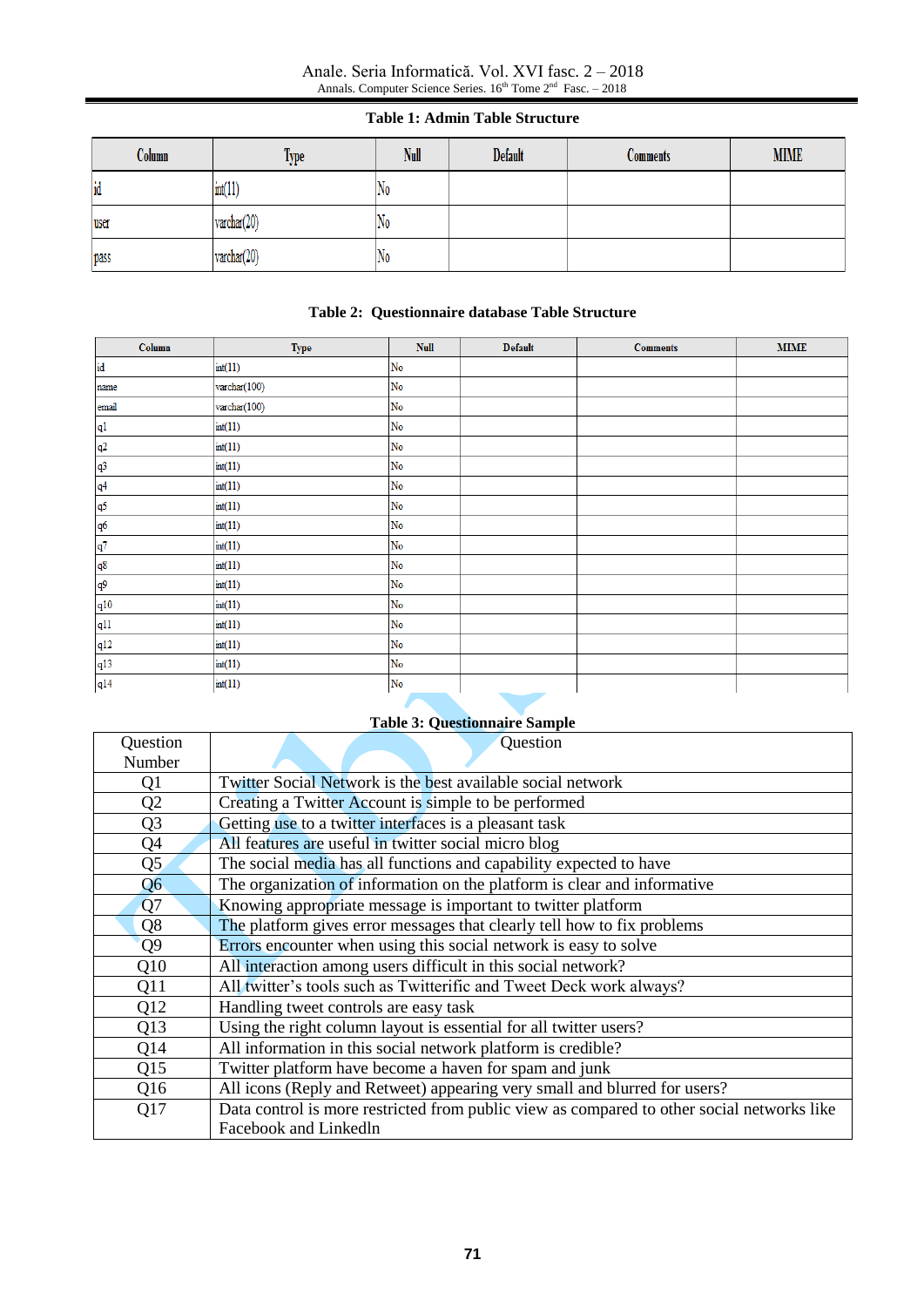## **4. RESULTS AND DISCUSSION**

## **4.1 The Index Page**

This is the home page of the application. It is the page which is loaded once the application is lunched. The index page consists of three menus namely: "Rate Experience", "Usability Result" and "Admin", as shown in Figure 1.

# **4.2 The Admin Login Page**

This is the login page for the admin. It is the page where the admin inputs his username and password in order to gain access to the admin panel. Figure 2 shows the interface for Admin Login Page.

# **4.3 The Admin Panel**

This is the landing page after admin successfully login to the system. The page shows a list of all the ratings by various users as shown in Figure 3.

# **4.4 Submission Page**

This is the page that comes up after a user have successfully answered all the questions and then made a submission. Figure 4 shows the interface for question submission.

# **4.5 The Result Page**

This is the page that shows the ratting result by all users as shown in Figure 5.

# **4.6 Statistical Evaluation**

Figure 6 shows the weighted rating score for the evaluation of 111 responses received over the internet, the score gives a detailed result of varying users experience with twitter social networking site. It rates the most significant factor which thereby affects the twitter usability in accordance to the weighted point given at each question. The chart shows the level and the strength of significance of each of the factors as it relates to the user usability evaluation of the twitter social networking site. The chart arranges itself from the most significant factor to the less.



### **Figure 1: Home page**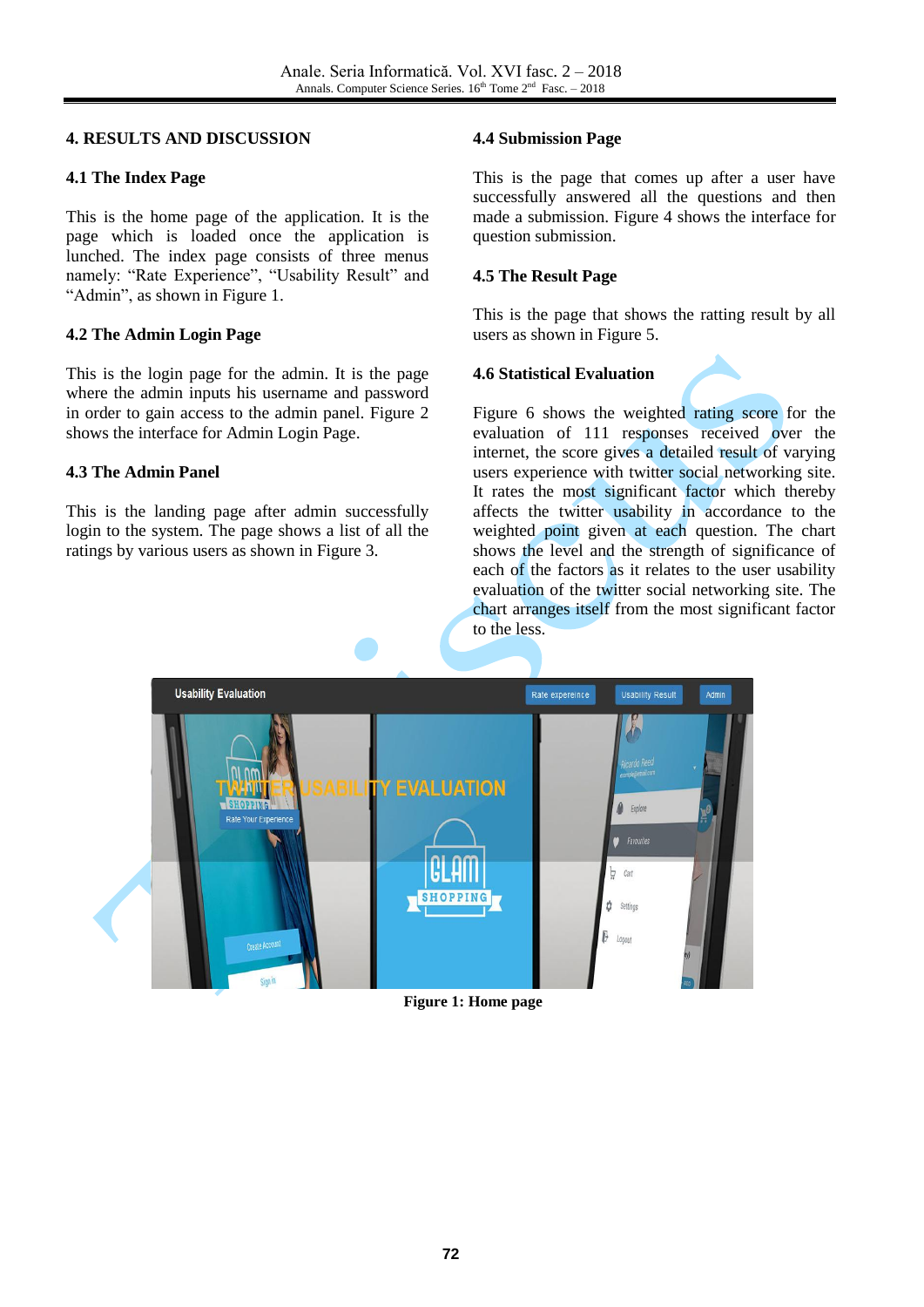Anale. Seria Informatică. Vol. XVI fasc. 2 – 2018 Annals. Computer Science Series.  $16<sup>th</sup>$  Tome  $2<sup>nd</sup>$  Fasc.  $-2018$ 

| <b>Usability Evaluation</b> |                 |                     | Rate expereince | <b>Usability Result</b> | Admin |
|-----------------------------|-----------------|---------------------|-----------------|-------------------------|-------|
|                             | Login Form      |                     | X               |                         |       |
|                             | <b>Username</b> | admin               |                 |                         |       |
|                             | Password        |                     |                 | Ricardo Reed            | y.    |
| Rate Your Experience        |                 | $\odot$ Remember me |                 | <b>A</b> Explore        | Ø     |
|                             | Sign in         |                     |                 | <b>P</b> Favourites     |       |
|                             |                 |                     | Close           | Þ<br>Cart               |       |
|                             |                 | <b>SHOPPING</b>     |                 | 0<br>Settings           |       |
| Create Account              |                 |                     | ŀ               | Logout                  |       |
|                             |                 |                     |                 |                         |       |
| Signin                      |                 |                     |                 |                         | 400   |

**Figure 2: Admin Login Page**

|                            | <b>TWITTER USABILITY EXPERIENCE</b> |                          |      |                |                |                |                          |                |                |                | Log Out        |                |                |                |                |                |                |                |                |                |  |
|----------------------------|-------------------------------------|--------------------------|------|----------------|----------------|----------------|--------------------------|----------------|----------------|----------------|----------------|----------------|----------------|----------------|----------------|----------------|----------------|----------------|----------------|----------------|--|
|                            | <b>RECORDS INFORMATION</b>          |                          |      |                |                |                |                          |                |                |                |                |                |                |                |                |                |                |                |                |                |  |
| <b>Serial</b><br><b>No</b> | name                                | email                    | sex  | Q1             | Q2             | Q <sub>3</sub> | Q4                       | Q5             | Q6             | Q <sub>7</sub> | Q8             | Q9             | Q10            |                | Q11 Q12 Q13    |                | Q14            |                | Q15 Q16 Q17    |                |  |
| 1                          | muyiwa olugbei                      | muyerdiz@gmail.com       | male | $\overline{3}$ | $\overline{2}$ | $\overline{2}$ | 4                        | 4              | $\Delta$       | $\Lambda$      | 3              |                | 3              | Δ              | $\overline{4}$ | $\Delta$       | $\overline{4}$ | $\overline{3}$ |                | $\overline{4}$ |  |
| $\overline{2}$             | muyiwa olugbei                      | muyiwaolugbebi@gmail.com | male |                |                |                |                          |                |                |                |                |                |                |                | 3              |                | $\Lambda$      | $\overline{4}$ |                | $\overline{4}$ |  |
| $6\phantom{a}$             | Abdullahi Musa<br>Yola              | abdulmy@gmail.com        | male | $\overline{2}$ | 3              | 3              | $\overline{3}$           | $\overline{3}$ | Δ              | $\overline{3}$ | $\overline{2}$ | $\overline{3}$ | $\overline{3}$ | $\overline{3}$ | $\overline{3}$ | $\Delta$       | $\overline{3}$ | $\overline{3}$ | $\overline{3}$ | $\overline{2}$ |  |
| $\overline{1}$             | Dr. Murtala<br>Muhammad             | alferio1349@gmail.com    | male |                | $\overline{3}$ | 4              | $\overline{2}$           | 3              | $\overline{A}$ |                |                | $\overline{2}$ | 3              | $\overline{3}$ | $\Delta$       | $\overline{4}$ | $\overline{3}$ | 4              |                | $\overline{2}$ |  |
| $\bf 8$                    | Babangida<br>Hammani                | hammanibolari@gmail.com  | male |                | $\Lambda$      | 3              | $\overline{\phantom{a}}$ |                |                |                | 2              |                | $\overline{2}$ | Δ              | $\overline{3}$ | $\overline{3}$ | 3              | 3              |                | $\overline{4}$ |  |
| $\mathfrak g$              | Abdullahi Musa<br>Yola              | abdulmy@gmail.com        | male | $\overline{2}$ | 3              | 3              | 3                        | 3              |                | 3              | 2              | 3              | 3              | 3              | 3              |                | $\overline{3}$ | 3              | 3              | $\overline{2}$ |  |

**Figure 3: Records of Information**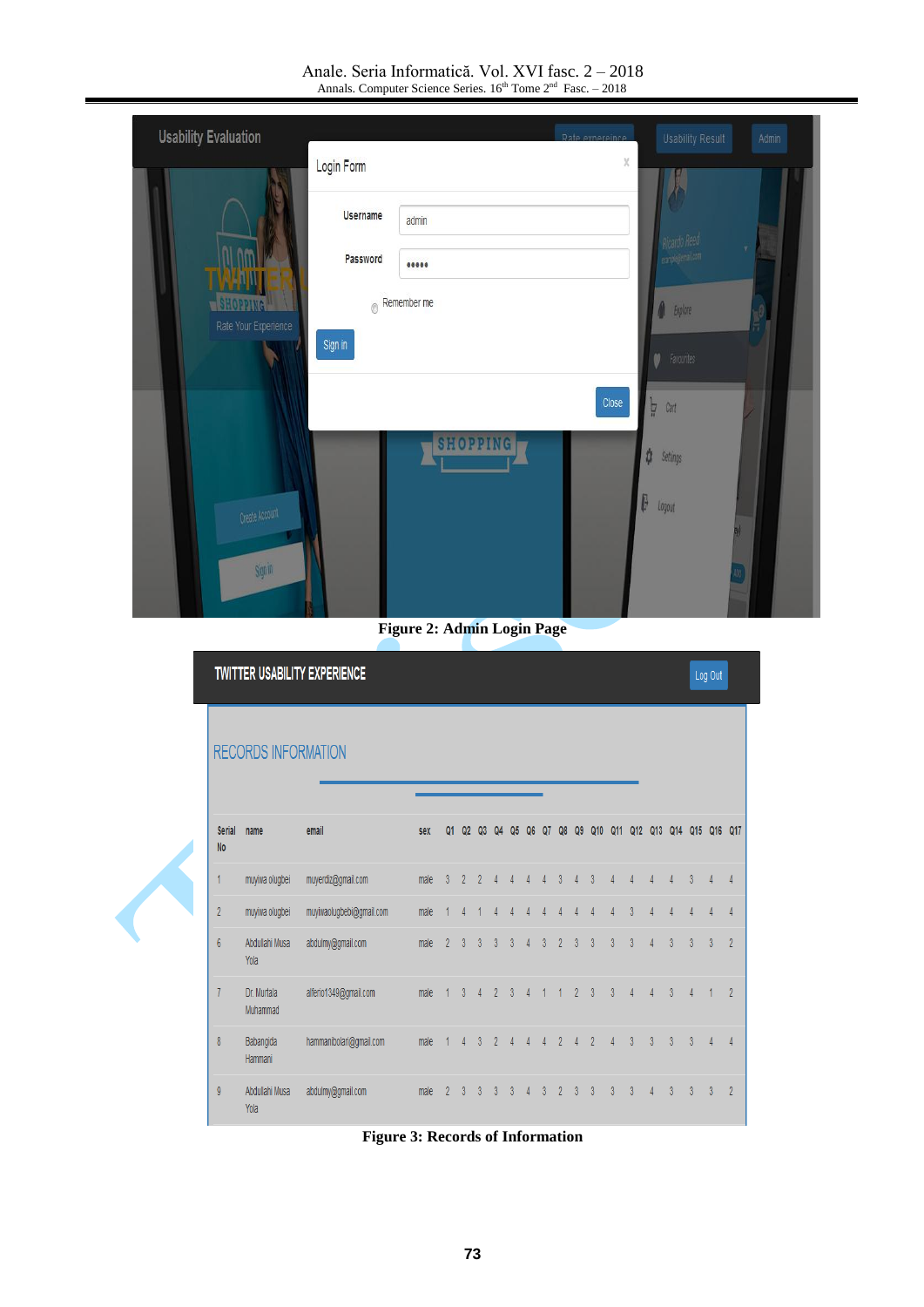Anale. Seria Informatică. Vol. XVI fasc. 2 – 2018 Annals. Computer Science Series.  $16<sup>th</sup>$  Tome  $2<sup>nd</sup>$  Fasc.  $-2018$ 

| <b>Twitter Usability Evaluation</b> |                              | back                     | Admin |
|-------------------------------------|------------------------------|--------------------------|-------|
|                                     | Success! Question Submitted. |                          |       |
|                                     |                              | Concept by eprojectz.com |       |





| <b>S/N</b> | Q <sub>1</sub> | Q <sub>2</sub> | Q3  | 04  | Q5  | Q6  | Q7  | Q8  | Q9  |     | Q10   Q11 |     | $Q12$ $Q13$ | Q14 | Q15 Q16 |
|------------|----------------|----------------|-----|-----|-----|-----|-----|-----|-----|-----|-----------|-----|-------------|-----|---------|
|            |                |                |     |     |     |     |     |     |     |     |           |     |             |     |         |
|            | 312            | 354            | 323 | 327 | 307 | 318 | 311 | 267 | 269 | 274 | 285       | 287 | 288         | 244 | 310     |

**Figure 5: Rating Results Page**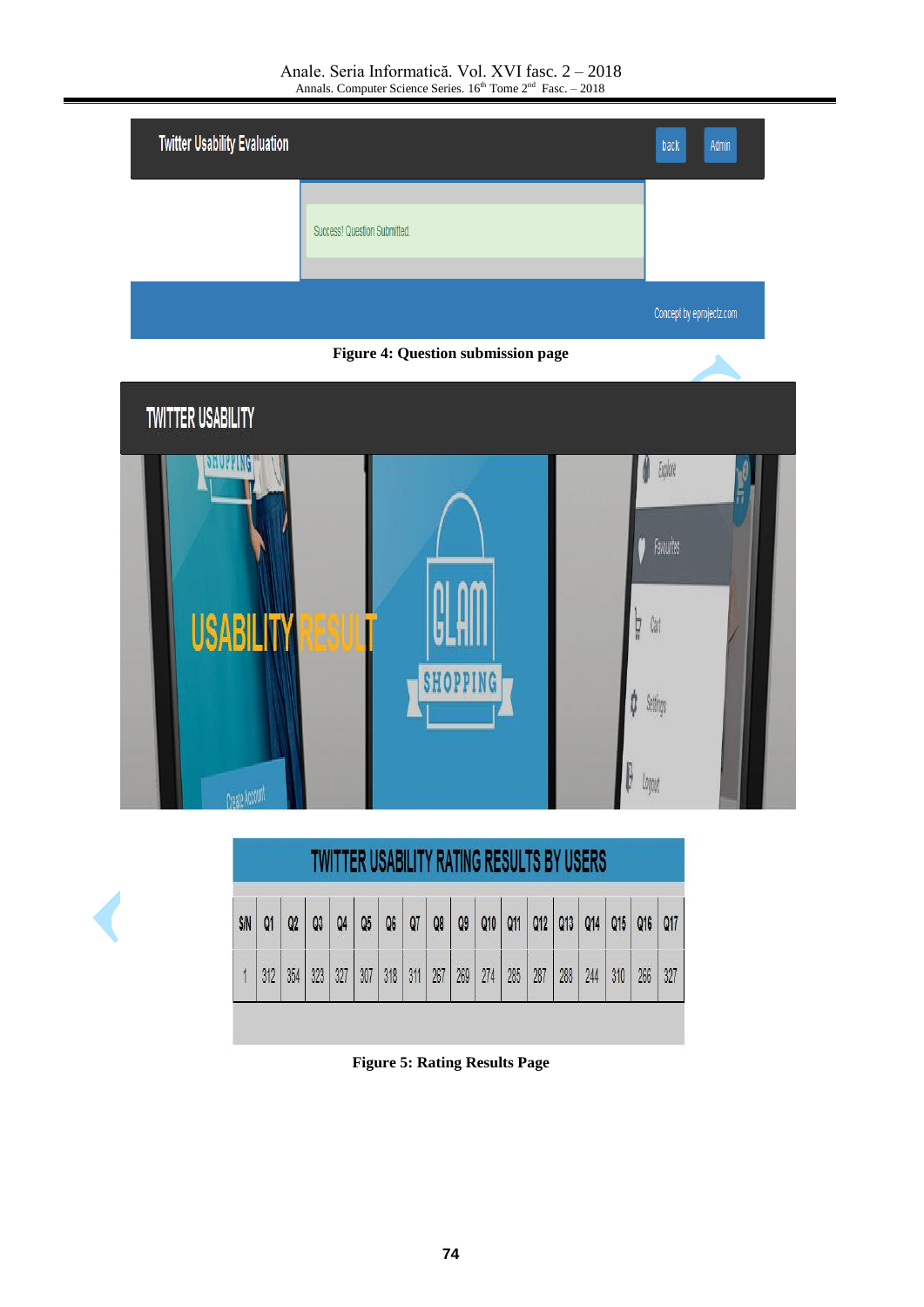

#### **4.7 Two Samples of T-test Analysis**

The result obtained by the test shows that the test was statistically significant as result of the P-Value being smaller than the 0.05 standard value the Pvalue obtained is 4.90296E-17, this therefore amounts to the fact that there is statistical significant between the questions and the factors of the twitter usability evaluation as shown in Table 4.

| Statistical            | <b>Factors</b> | <b>Score</b> |
|------------------------|----------------|--------------|
| Method                 |                |              |
| Mean                   | 9              | 294.7647059  |
| Variance               | 25.5           | 808.1911765  |
| <b>Observations</b>    | 17             | 17           |
| Pearson                | $-0.520695776$ |              |
| Correlation            |                |              |
| Hypothesized           | 0              |              |
| <b>Mean Difference</b> |                |              |
| Df                     | 16             |              |
| t Stat                 | -37.57630425   |              |
| $P(T \le t)$ one-tail  | 2.45148E-17    |              |
| t Critical one-tail    | 1.745883676    |              |
| $P(T \le t)$ two-tail  | 4.90296E-17    |              |
| t Critical two-tail    | 2.119905299    |              |

|  | <b>Table 4: Statistical Significance Table</b> |  |
|--|------------------------------------------------|--|
|  |                                                |  |

#### **5. CONCLUSION**

The twitter social network platform is an online news and social networking service where users post and interact with messages, "tweets", restricted to 140 characters. Registered users can post tweets, but those who are unregistered can only read them. Users access Twitter through its website interface, SMS or a mobile device app. Usability evaluation of twitter social media platform experimental results showed some demanding factors responsible for user experience in this platform, thus high weighted factors were discovered and identified by users in the cause of usability evaluation. These factors indicated that twitter social network is the best platform, which was followed by the factor that emphasized that all features are useful in twitter and data control is more restricted from users. Finally, statistical analysis using two sample of Ttest analysis of usability of evaluation of twitter is statistically significant between questions and the factors of twitter usability evaluation due to the fact that P-value is less than 0.05.

#### **REFERENCES**

[A+15] **K. Al-khomasan, M. Al-arjan, A. Alamro, A. Al-nafjan** - *Usability Evaluation of Twitter on Android Platform for Elderly Arab Users Using Morae Evaluation Tool*, in *10th International Conference for Internet Technology and Secured Transactions, 0-1*, 2015, pp. 0–1, 2015.